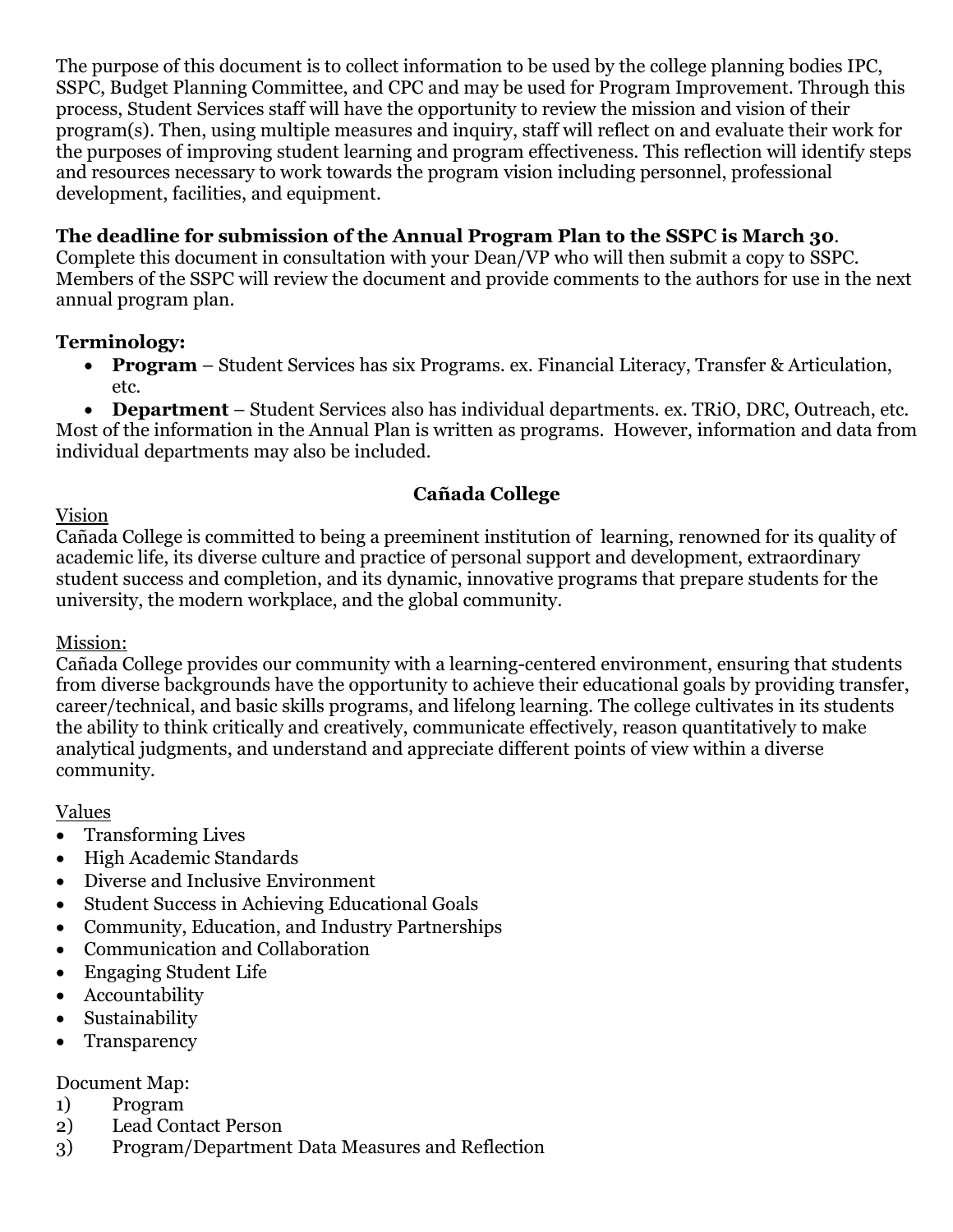- 4) Student Learning Outcome
- 5) Student Area Outcome
- 6) Resource Identification
- 7) Curricular Offerings (if applicable)

#### **Educational Master Plan Strategic Directions:**

**1. Teaching and Learning:** Equip students with the knowledge and transferable skills so they can become productive citizens in our global community; provide clear pathways for students to achieve educational goals; invest in opportunities to promote engagement; conduct provocative professional development; and create innovative and flexible learning systems.

**2. Completion:** Commit to student completion of certificates, degrees, and transfer; and create pathways which support the success, retention and persistence of students in their educational goals.

**3. Community Connections:** Build and strengthen collaborative relationships and partnerships to support the needs for our community.

**4. Global and Green:** Promote shared responsibility for our environment and social justice; and create a diverse and culturally enriched community of global citizens.

#### **Cañada College Student Learning Outcomes**

#### **1. Critical and Creative Thinking**

Select, evaluate, and use information to solve problems, investigate a point of view, support a conclusion, or engage in creative expression.

#### **2. Communication Skills**

Use language to effectively convey an idea or set of facts, including the ability to use source material and evidence according to institutional and disciplinary standards.

#### **3. Understanding Society and Culture**

Understand and interpret various points of view that emerge from a diverse world of people and / or cultures.

#### **4. Scientific and Quantitative Reasoning**

Represent complex data in various mathematical forms (e.g. equations, graphs, diagrams, tables and words) and analyze these data to make judgments and draw appropriate conclusions.

Note: To complete this form, SAVE it on your computer, then send to your Division Dean as an ATTACHMENT.

#### **1. Program:** Counseling

# **2. Team Leader:** Sandra Mendez

# **A. Team Members:** Karen Olesen, Nick Martin, Sarah Aranyakul

# **B. Program mission and vision**

The Counseling department provides students with educational, career, and personal counseling. Counseling faculty support students to make informed decisions and learn about college policies, certificates, degrees, and transfer requirements. Additionally students are able to discuss their personal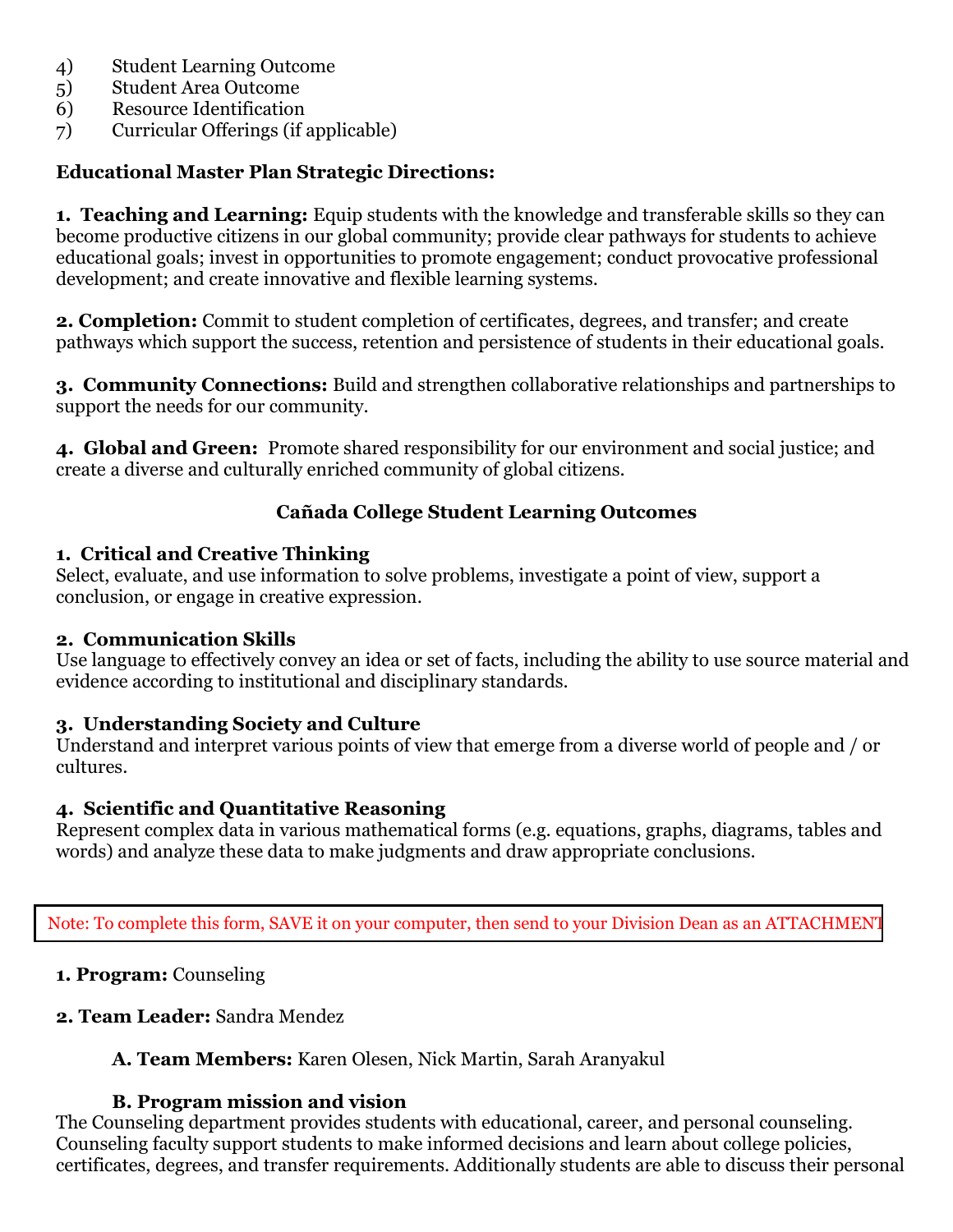matters in a safe and trusting environment. Counseling may also intervene and provide referrals as needed in order for students to achieve their educational goals successfully. These services enhance student success through timely counseling and follow-up, responding to early academic warnings, and a balanced use of technology with personal intervention. The counseling department provides instruction in a variety of transferable general education classes which teach study skills, college success strategies, career and life planning, transfer planning and scholarship search.

The Counseling faculty works as a team and collaborates with other academic departments to ensure they are offering a strong and meaningful program. All counselors, including adjunct counselors assume additional responsibilities and work with other departments and programs to integrate counseling as needed. They participate regularly in institutional committees such as Basic Skills, Academic Senate, Curriculum and Articulation, Planning and Budget Council, Instruction Planning Council, Student Services Planning Council, Honors Advisory Committee, and hiring committees.

The structure of our counseling department has greatly improved. We now have a Dean of Counseling, 4 fulltime tenure track general counselors, and 14 adjunct counselors. Training occurs at our twice monthly counseling department meetings.

| <b>Topic</b>                       | <b>Presenter</b>  | Date/Time                         |
|------------------------------------|-------------------|-----------------------------------|
| <b>TAG/Transfer</b>                | Soraya/Lorraine   | March $12^{th} - 3:00 - 4:00$ pm  |
| <b>Career Development/MBTI</b>     | Karen/Sandra/Nick | April $9^{th}$ – 3:00-4:00pm      |
| <b>College Policies/Procedures</b> | Kim/Ruth/Maria    | May $7^{\text{th}}$ - 3:00-4:00pm |

# **3. Program / Department Data Measures – and reflection**

#### **Counseling**

The Cañada College counseling department provides academic, career, and personal counseling to all students. The primary objective of the department is to promote student success by working with students to:

- establish student educational goals and pathways;
- facilitate student knowledge of academic requirements and college procedures;
- promote utilization of student services' resources
- encourage student independence by demonstrating use of web-based sites related to majors, transfers, and careers; encourage students to become self-advocates with instructors and administrators.
- provide support during times of academic or personal crisis; make appropriate referrals
- provide counselor representation on various college policy and planning committees.

Specialized counseling services are offered through the following programs: EOP&S, CARE, DRC, CalWORKs, TRiO-SSS, Career/Transfer Center, International Student Office, Return to Work (RTW), College for Working Adults (CWA), Community-Based English Tutoring (CBET), Vocational ESL (VESL), MESA, Middle College, New Student Orientation and Priority Enrollment Program (PEP), Bridge to Engineering for Veterans, athletics, College Success/Basic Skills, Honors Transfer Program (HTP), Early Alert, career and technical education, E-Counseling, and financial aid. The college assists students in crisis and provides follow-up for students who are on academic/progress probation and dismissal status.

As noted by the chart below (attachment #3) our counseling services are heavily utilized by students. The Cañada College Counseling department served a total of 11,083 students from March 2012 to February 2013.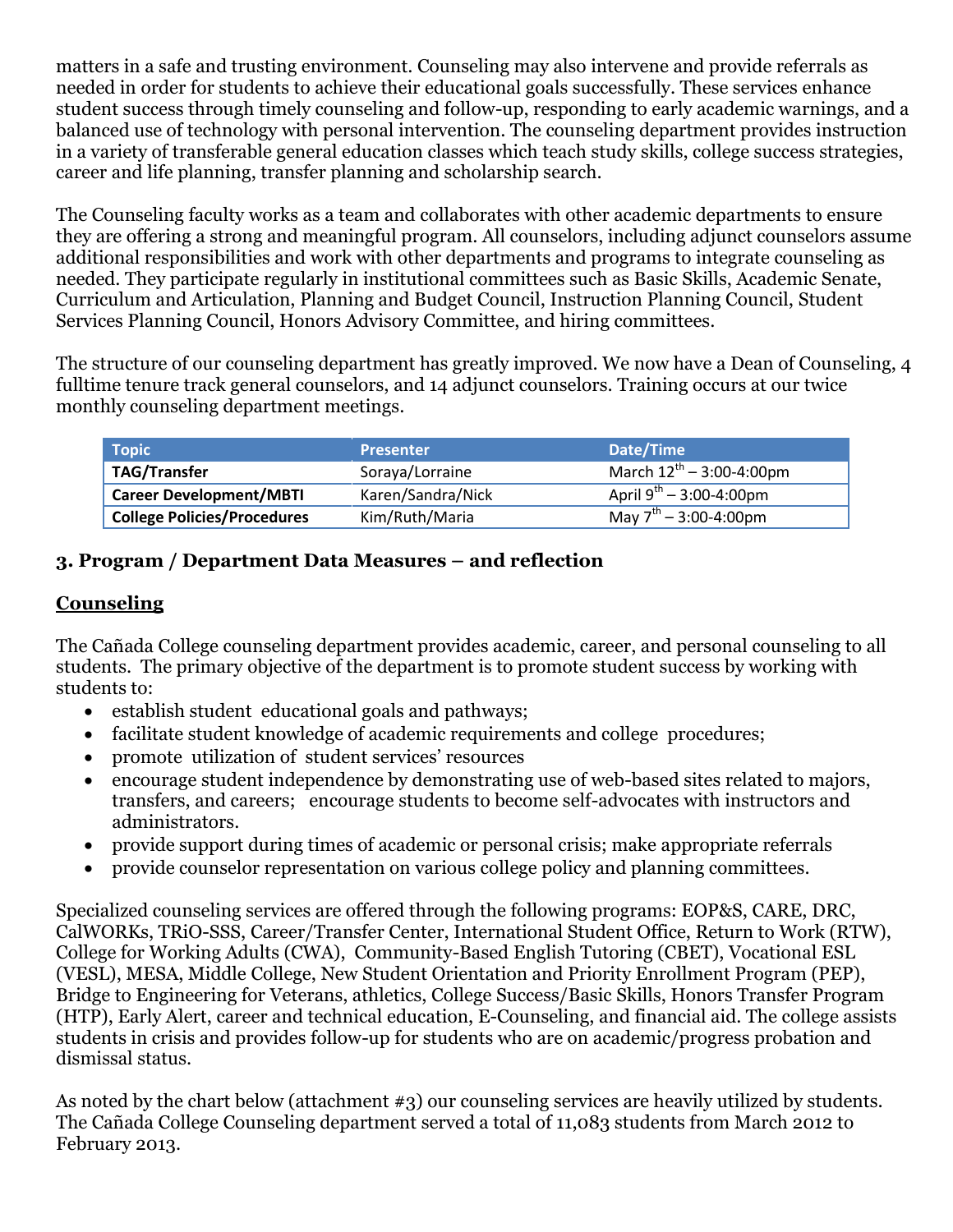# **New Student Orientation**

The college orientation program is required and provides information about the registration process, college policies, academic expectations, educational goals, and student services. Students can schedule a date to attend a college orientation by calling the Welcome Center. Spanish-speaking staff in the Welcome Center, Admissions and Records, Counseling, the Business Office, Financial Aid Office, the Outreach Office, the CBET/VESL Office, the Humanities and Social Sciences Division Office helps Spanish-speaking students navigate the Matriculation process. Orientations in Spanish are scheduled each semester during the placement testing period. The orientation program content, delivery method and timing is continually reviewed to make certain it meets student needs.

Starting Fall 2012, the Welcome Center Staff began facilitating all of the New Student Orientations and Assessment sessions. As a result, each student is scheduled to see a counselor for 30 minutes (vs. 15 minute drop-in). This change allowed students to meet with a counselor and develop an initial Student Educational Plan (SEP). Comparing the Fall 2011 course enrollments for student taking orientation that same semester and the other looking at the same for the Fall 2012 demonstrates that our new students are enrolling in our Basic Skills courses within their first semester.

| for Fall 2011 Orientation Class |                  |  |
|---------------------------------|------------------|--|
|                                 | <b>Fall 2011</b> |  |
| <b>ENGL826</b>                  | 106              |  |
| <b>ENGL100</b>                  | 101              |  |
| <b>READ826</b>                  | 94               |  |
| <b>FITN117</b>                  | 78               |  |
| <b>MATH110</b>                  | 77               |  |
| <b>MATH811</b>                  | 76               |  |
| <b>ENGL836</b>                  | 74               |  |
| <b>READ836</b>                  | 65               |  |
| <b>MATH120</b>                  | 51               |  |
| CRER401                         | 46               |  |
| MATH200                         | 31               |  |
| BIOL130                         | 30               |  |
| <b>CRER407</b>                  | 30               |  |

# **Fall 2011 Course Enrollments**

#### **Fall 2012 Course Enrollments for Fall 2012 Orientation Class**

|                | <b>Fall 2012</b> |
|----------------|------------------|
| <b>ENGL829</b> | 81               |
| <b>MATH811</b> | 79               |
| <b>ENGL826</b> | 79               |
| <b>ENGL100</b> | 79               |
| <b>MATH110</b> | 78               |
| <b>ENGL849</b> | 65               |
| <b>ENGL836</b> | 65               |
| <b>READ836</b> | 57               |
| <b>READ826</b> | 51               |
| <b>FITN117</b> | 51               |
| <b>MATH120</b> | 47               |
| CRER401        | 47               |
| <b>ENGL827</b> | 31               |

# **E-Counseling**

E-counseling is available for students. Electronic Counseling Services (ECS) is an internet based service that allows students to receive limited counseling services via e-mail. Continuing students may use this service. ECS is particularly helpful for students who find it difficult to schedule counseling appointments at convenient times. ECS provides limited counseling services of up to 3 hours each week for Spring and Fall semesters. Response time may take up to six working days. Examples of the services available are:

- Schedule planning
- Progress reviews
- Transfer information
- SEP preparation
- General education status checks
- Certificate completion checks
- Education problem solving
- General career planning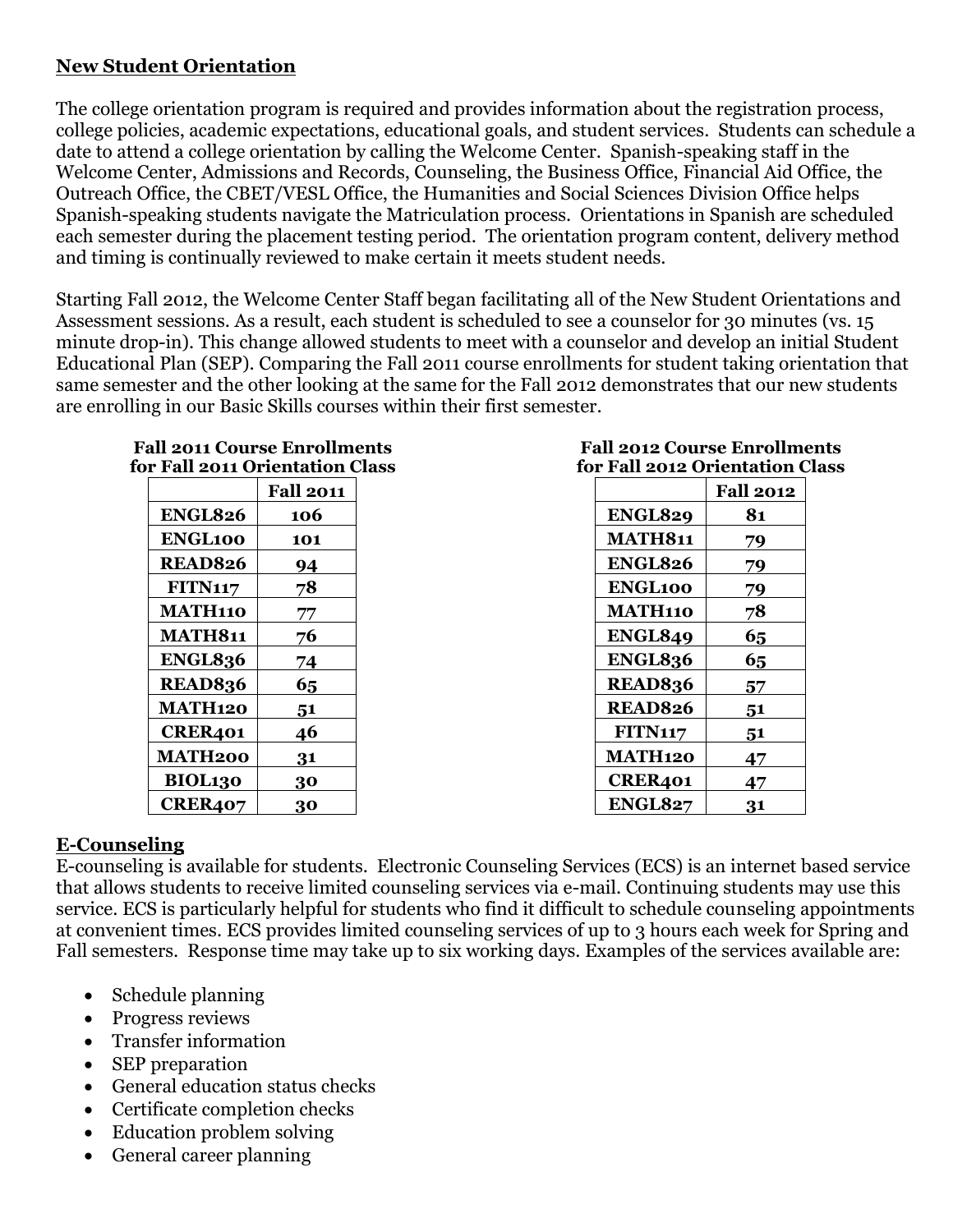The minimum requirements to receive electronic counseling services are internet access and an email account. Although not mandatory, fax capability is desirable if there are unofficial transcripts from other educational institutions that need to be reviewed. Counseling services are also available via the phone. Students can set up phone appointments, as needed, to obtain information on their educational plans. As noted by the data below students are taking advantage of this service each semester. Electronic counseling services are documented by using the SARS reason code "E-CNLG."

#### **SPRING 2012 E-Counseling Appointments (Revised data will be submitted).**  $(1/2/12 - 5/21/12)$

| $(1/2)$ 12 $-$ 3/31/12)   |                               |
|---------------------------|-------------------------------|
| <b>APPOINTMENT STATUS</b> | <b>NUMBER OF APPOINTMENTS</b> |
| Electronic Counseling     | 352                           |

#### **FALL 2012 E-Counseling Appointments (8/1/12 – 12/31/12)**

| $1 - 1 - 1$<br>$-10 - 1 - 1$ |                               |
|------------------------------|-------------------------------|
| <b>APPOINTMENT STATUS</b>    | <b>NUMBER OF APPOINTMENTS</b> |
| Electronic<br>. Counseling   | 348                           |
|                              |                               |

#### **Probation/Dismissal**

The counseling department assists students in crisis and provides follow-up for students who are on academic/progress probation and dismissal status. Each semester a letter is sent to all students who are on Probation 1, Probation 2, and dismissed status.

During the Spring 2012 semester a total of 587 letters were sent (Dismissed 113, Probation 1 249, Probation 2 225). The numbers below list the number to student contacts for Spring 2012.

#### **Spring 2012 Semester**

| <b>Reason Code</b> | <b>Description</b>             | <b>Number of Student Contacts</b> |
|--------------------|--------------------------------|-----------------------------------|
| Dismissal          | Dismissal Status               | 27                                |
| Prob/Dis           | Probation/Dismissal Evaluation | 25                                |
| Probation          | <b>Probation Status</b>        | 44                                |
| Reinstatement      | Reinstatement                  | 94                                |
|                    | <b>TOTAL</b>                   | 190                               |

During the Fall 2012 semester a total of 393 letters were sent (Dismissed 114, Probation 1 320, Probation 2 159). The numbers below list the number to student contacts for Fall 2012.

#### **Fall 2012 Semester**

| <b>Reason Code</b> | <b>Description</b>             | <b>Number of Student Contacts</b> |
|--------------------|--------------------------------|-----------------------------------|
| Dismissal          | Dismissal Status               | 18                                |
| Prob/Dis           | Probation/Dismissal Evaluation | -11                               |
| Probation          | <b>Probation Status</b>        | 21                                |
| Reinstatement      | Reinstatement                  | 5 <sup>1</sup>                    |
|                    | <b>TOTAL</b>                   | 101                               |

Based on the information listed above our department will try to carefully monitor if the number of student contacts is accurately represented in the data above. One of the recommendations for future semesters would be to keep track of the services given using the appropriate SARS reason codes "PROB/DIS," "PROBATION," and "DISMISSAL." This would allow the department to get a more accurate number of the students served through Probation/Dismissal.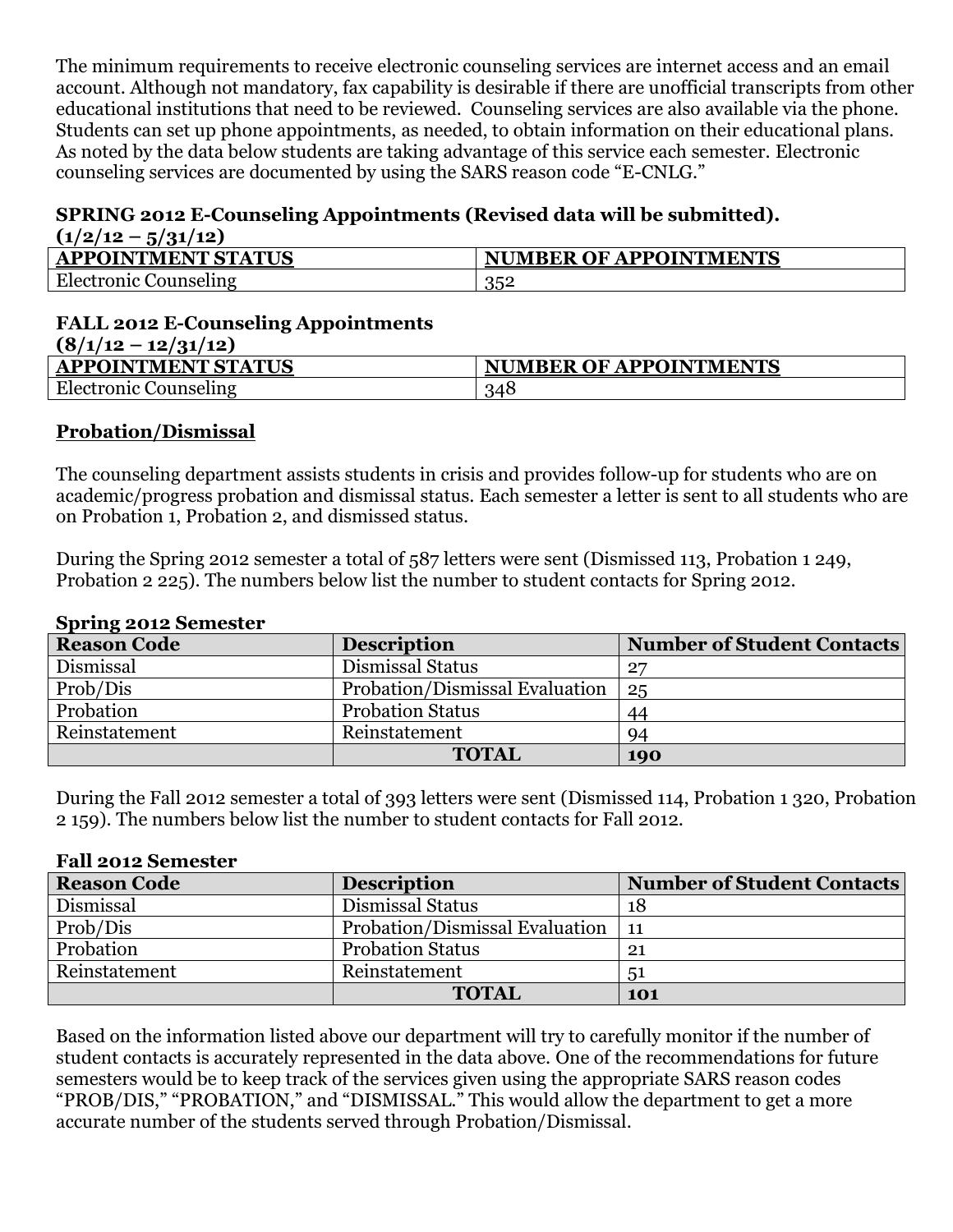# **4. Student Learning Outcome** (SLO)

**A**. **Results** from prior cycle's SLO.

#### 2012-2013 Counseling Program Review SLO Assessment Results

After reflection and review by the department, the 2011-2012 program-level student learning outcome was refined and divided into three separate but related student learning outcomes to more effectively address departmental goals regarding student achievement. In the fall 2012 semester, 100 pre and post SLO assessment surveys were completed by students. The results are indicated below.

| <b>Student Learning</b><br><b>Outcomes</b>                                                                                                                                                                                    | Data                                                                                                                                                                                                                                                                                      | <b>Analysis</b>                                                                                                                                                                                                                                                                                                                      | <b>Outcome</b>                                                                                                                                                                                                                                                                                                                     |
|-------------------------------------------------------------------------------------------------------------------------------------------------------------------------------------------------------------------------------|-------------------------------------------------------------------------------------------------------------------------------------------------------------------------------------------------------------------------------------------------------------------------------------------|--------------------------------------------------------------------------------------------------------------------------------------------------------------------------------------------------------------------------------------------------------------------------------------------------------------------------------------|------------------------------------------------------------------------------------------------------------------------------------------------------------------------------------------------------------------------------------------------------------------------------------------------------------------------------------|
| Students will be able to<br>clearly state their<br>academic and/or career<br>goal(s) and record them in<br>a Student Educational<br>Plan (SEP) or other<br>appropriate document as<br>one outcome of a<br>counseling session. | Pre Survey: 43 students<br>indicated that they have an<br>educational plan that<br>includes their<br>educational/career/transfer<br>goals.<br>Post Survey: 54 students<br>indicated that they have an<br>educational plan that<br>includes their<br>educational/career/transfer<br>goals. | A 25% increase in<br>students' ability to<br>clearly state their<br>academic/career goal<br>and record them in their<br>SEP.                                                                                                                                                                                                         | Of the 100 survey<br>respondents,<br>approximately 50%<br>answered this question<br>on the survey. This<br>indicates that many<br>students were either not<br>seeing a counselor for<br>this reason or that they<br>didn't have a completed<br>SEP before or after their<br>counseling<br>appointment.                             |
| Students will be able to<br>identify, access, and use<br>educational resources<br>(electronic and otherwise)<br>to plan and pursue their<br>academic, career, and<br>personal goals.                                          | Pre Survey: of the 9<br>resources listed a total of<br>201 were identified as<br>known to students.<br>Post Survey: of the 9<br>resources listed a total of<br>232 were identified as<br>known to students.                                                                               | A 15% increase of<br>knowledge regarding<br>educational resources<br>was gained after the<br>counseling session.<br>A decrease of knowledge<br>was also noted in<br>Eureka.org. and Class<br>schedules.                                                                                                                              | Given the number of<br>resources listed, it is<br>difficult to understand<br>why a student indicated<br>a decrease in awareness<br>and intention to use a<br>resource.<br>This may be due to the<br>fact that students were<br>not taking their time in<br>answering the post<br>survey accurately.                                |
| Students will be able to<br>identify and access<br>campus resources<br>available to meet their<br>individual needs and to<br>support them as they<br>pursue their academic,<br>career, and personal goals.                    | Pre Survey: of the 24<br>services listed a total of 370<br>were identified as known to<br>students.<br>Post Survey: of the 24<br>services listed a total of 580<br>were identified as known to<br>students.                                                                               | A 57% increase of<br>knowledge regarding<br>campus resources was<br>gained after the<br>counseling session.<br>In some of the services a<br>knowledge decrease was<br>also noted (e.g.,<br>Learning Center,<br>Computer Lab,<br>Financial Aid, Library,<br>Health Center,<br>Psychological Services &<br><b>Student Activities.)</b> | Given the number of<br>services listed, it is very<br>difficult to understand<br>why a student indicated<br>a decrease in awareness<br>and intention to use so<br>many important college<br>services.<br>This may be due to the<br>fact that students were<br>not taking their time in<br>answering the post<br>survey accurately. |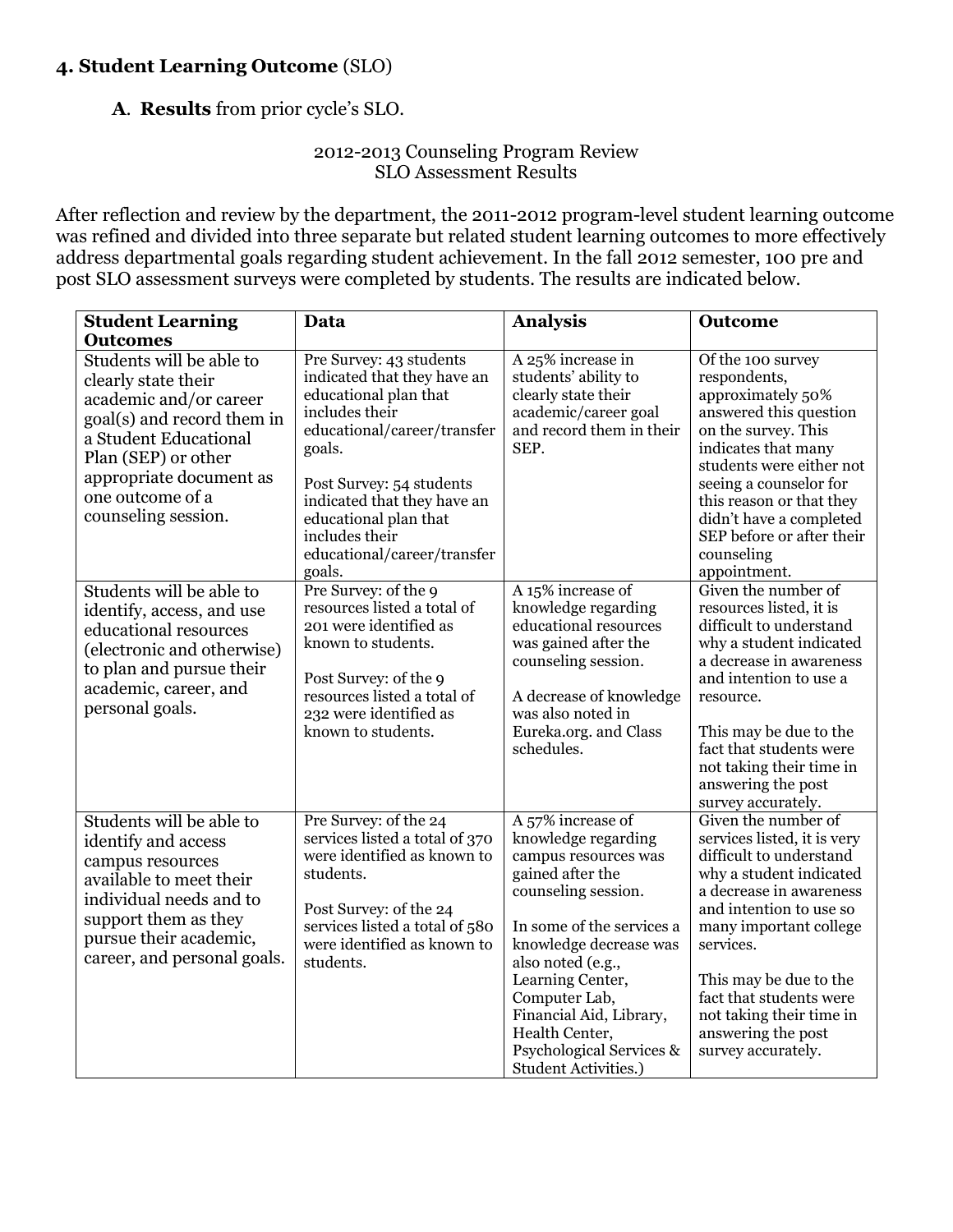### **B. Current SLO and relationship to College SLO or Strategic Directions**

This SLO is a revision from the prior cycle and aligns with the strategic plan Completion Objective 2.6: Improve progress through increased intentional counseling and other services to guide students to completion of their goals.

#### **C. Action Plan**

Based on the results of the 2012-13 student survey, we have decided to focus specifically on our matriculation services with new students. We have developed an improved survey with the following four simple questions:

- 1. Can you access your smccd email?
- 2. Can you Login to WebSmart?
- 3. Do you understand your assessment results? If Yes, Explain:
- 4. Do you know what classes to take this semester to meet your educational goal?

Beginning in April 2013 we will administer a pre-survey before orientation and a post-survey after our new students have completed orientation, assessment and their 30 minute counseling appointment. We hope to see that all of our new students can answer the above questions in the affirmative at the end of the matriculation process.

#### **5. Student Area Outcomes** (SAOs)

#### **A**. **Results** from prior cycle's SAO

Counseling Department SAO: Increase the number of students who visit the counseling center to create a Student Educational Plan (SEP) each semester. As a result of implementing the "Got Priority" SEP campaign during the Spring 2011 approximately which served 200 students served (i.e. April 11-15th). Since then the department has institutionalized the SEP campaign and the event occurs every semester "Spring Into Fall: It's SEP time!" (Spring) and "Fall Into Spring: It's SEP time!" (Fall).

During this cycle the counseling will develop and administer a survey to students starting April 30th during 30-minute counseling sessions. Our goal is to determine if students know the importance of creating an SEP (i.e., Question #4: Do you know what classes to take this semester to meet your educational goal?).

#### **B. Current SAO and relationship to College SLO or Strategic Directions**

The counseling department will be using the same SAO as last year. Increasing the number of students who visit the counseling center to create a Student Educational Plan (SEP) each semester is important. A Student Educational Plan serves as a road map of required courses and recommendations based on a students' individual goal. This SAO aligns with Objective 1.5 "Create and implement a student engagement plan to integrate the college experience inside and outside the classroom, enhance the college experience, and promote retention and success."

#### **C. Action Plan**

During March 2013 the Counseling department will kick off the SEP campaign, "Spring Into Fall- It's SEP Time!" A Student Educational Plan serves as a road map of required courses and recommendations based on a students' individual goal. Counselors will be available by appointment basis to help students create their SEPs. <http://www.facebook.com/photo.php?fbid=565745243449210&l=a4faae34c0>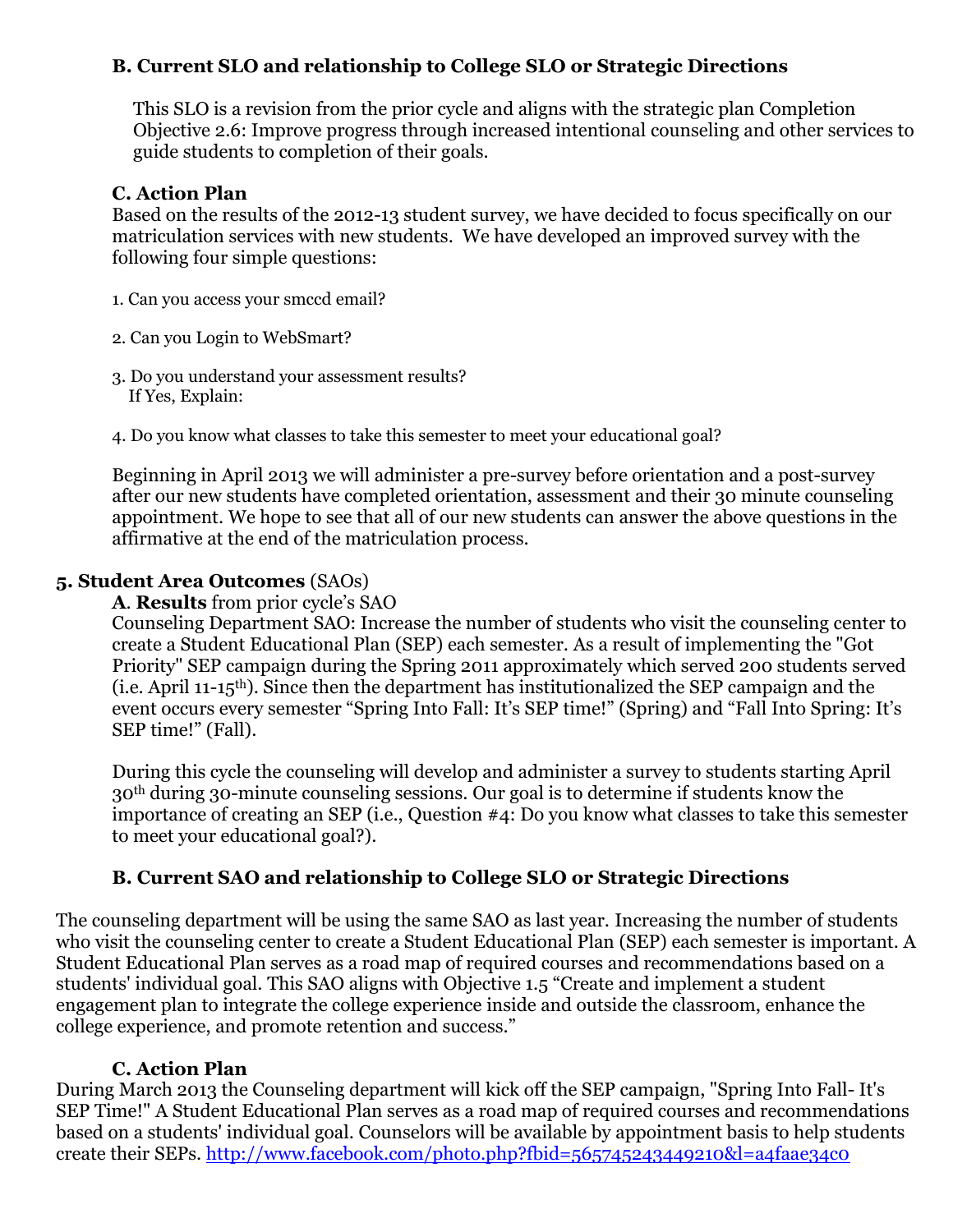Our goal is to assist students to identify and plan courses related to their personal, academic and career goals. Students need to complete SEP's so they are prepared for registration during the first week of May. Students will receive an earlier registration date if they complete an SEP by April 19th.

It is critical that our continuing students are knowledgeable about the classes they need and register on time! Counselors will also be available to make brief classroom presentations to increase awareness about having an SEP on file.

### **6. Resource Identification A. Faculty and Staff hiring requests**

*Guidelines: complete the appropriate form and attach* 

- *Permanent Classified Hiring Justification Form*
- *Faculty Hiring Justification Form*

The counseling department submitted the following classified hiring justifications (2012-13)

Fulltime Tenure track general counselor (Emergency Hire)

Please see attached for additional supporting documentation (attachment #3), drop-in counseling data.

# **B. Professional Development needs**

Continuing education and professional development are a necessity for all counselors to be able to provide the best academic, career, transfer and personal counseling services to students at Canada College. Counselors attend the UC/CSU conferences every year. They also attend discipline specific (i.e. athletics, honors, veterans, early alert, transfer, basic skills, career, instruction, etc.) training and workshops.

For the following academic year we would like to attend the additional conferences:

- Basic Skills Regional Conferences
- Veterans Regional Conferences
- Ensuring Transfer Success (ETS) Conference
- CSU Community College Counselor Conference
- Honors Faculty Roundtable at Mills College
- UC Counselor Conference
- UCLA Transfer Alliance Program (TAP) Conference
- CCCAA Annual Convention

# **C. Equipment requests – must be related to instruction**

Request to get 4 wireless presenters. Most of our counselors teach college success and career development courses and take an active role in outreach.

# **D. Office of Planning, Research & Student Success requests**

 The Counseling department will be gathering data for this cycle. The survey will be collected by the department, yet will requests to have the data evaluated will be critical. These requests will come as a result of the data collection at the end of Fall 2013.

# **E. Facilities requests**

None.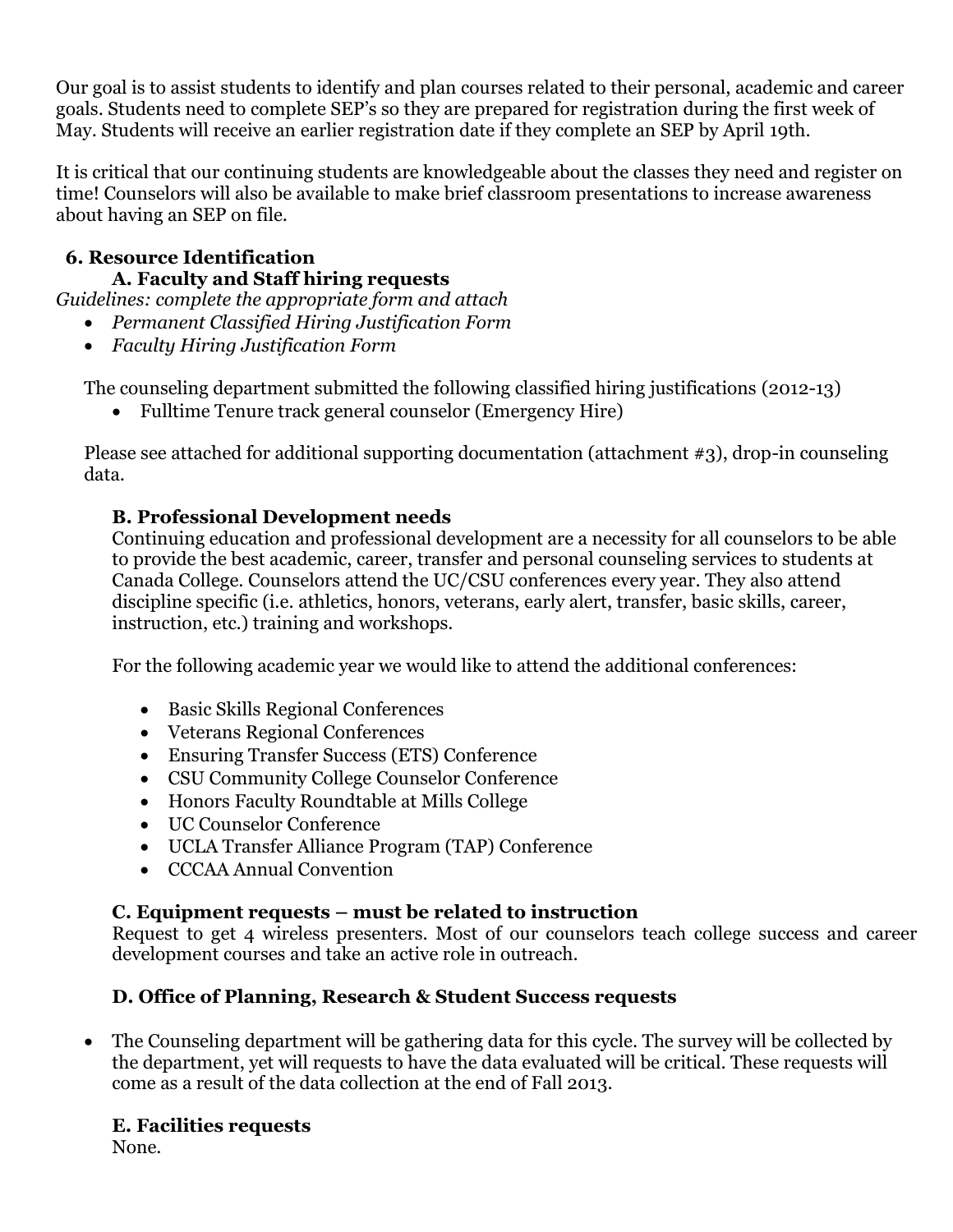#### **7. Curricular Offerings** *(current state of curriculum and SLOAC)* (if applicable) **All curriculum and SLOAC updates must be completed when planning documents are due.**

SLOAC = Student Learning Outcomes Assessment Cycle.

#### **A. Attach the following TracDat and CurricUNET data in the appendix:**

- List courses, SLOs, assessment plans, results and action plans (attach report from TracDat).
- List courses with COR's over 6 years old (data from CurricUNET)

# **B. Identify Patterns of Curriculum Offerings**

*Guidelines:* 

- *What is the department's 2-year curriculum cycle of course offerings by certificates and degrees?*
- *What is the ideal curriculum cycle?*
- *Discuss any issues.*

Tool: TracDAT <https://sanmateo.tracdat.com/tracdat/> CurriCUNET<http://www.curricunet.com/smcccd>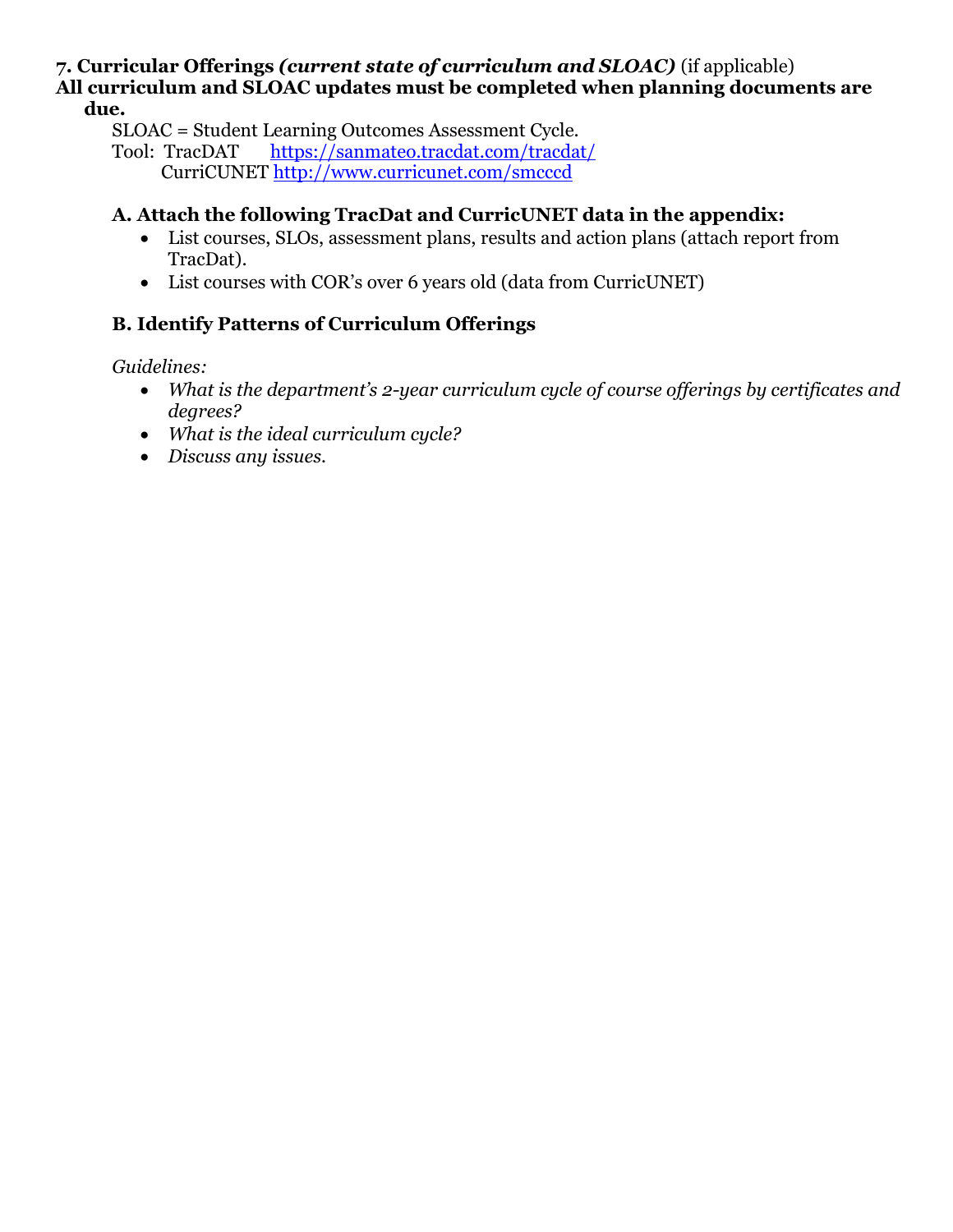#### **Attachment #1**

Date: \_\_\_\_\_\_\_\_\_\_\_\_\_\_\_\_\_\_\_\_\_\_\_

# **PRE-SURVEY**

# **Cañada College Counseling Department**

#### *Thank you for completing this survey. Your feedback will help to improve the Counseling Department***.**

| 1. Can you access your smccd email?                                              | YES NO            |
|----------------------------------------------------------------------------------|-------------------|
| 2. Can you Login to WebSmart?                                                    | $YES$ NO $\qquad$ |
| 3. Do you understand your assessment results?<br>If Yes, Explain:                | $YES$ NO          |
| 4. Do you know what classes to take this semester to meet your educational goal? |                   |

**POST-SURVEY** Date: \_\_\_\_\_\_\_\_\_\_\_\_\_\_\_\_\_\_\_\_\_\_\_

# **Cañada College Counseling Department**

\_\_\_\_\_\_\_\_\_\_\_\_\_\_\_\_\_\_\_\_\_\_\_\_\_\_\_\_\_\_\_\_\_\_\_\_\_\_\_\_\_\_\_\_\_\_\_\_\_\_\_\_\_\_\_\_\_\_\_\_\_\_\_\_\_\_\_\_\_\_\_\_\_\_\_\_\_\_\_\_\_\_\_

#### *Thank you for completing this survey. Your feedback will help to improve the Counseling Department***.**

| 1. Can you access your smccd email?                                              |        | YES NO |
|----------------------------------------------------------------------------------|--------|--------|
| 2. Can you Login to WebSmart?                                                    | YES NO |        |
| 3. Do you understand your assessment results?<br>If Yes, Explain:                |        | YES NO |
| 4. Do you know what classes to take this semester to meet your educational goal? | YES    | NO.    |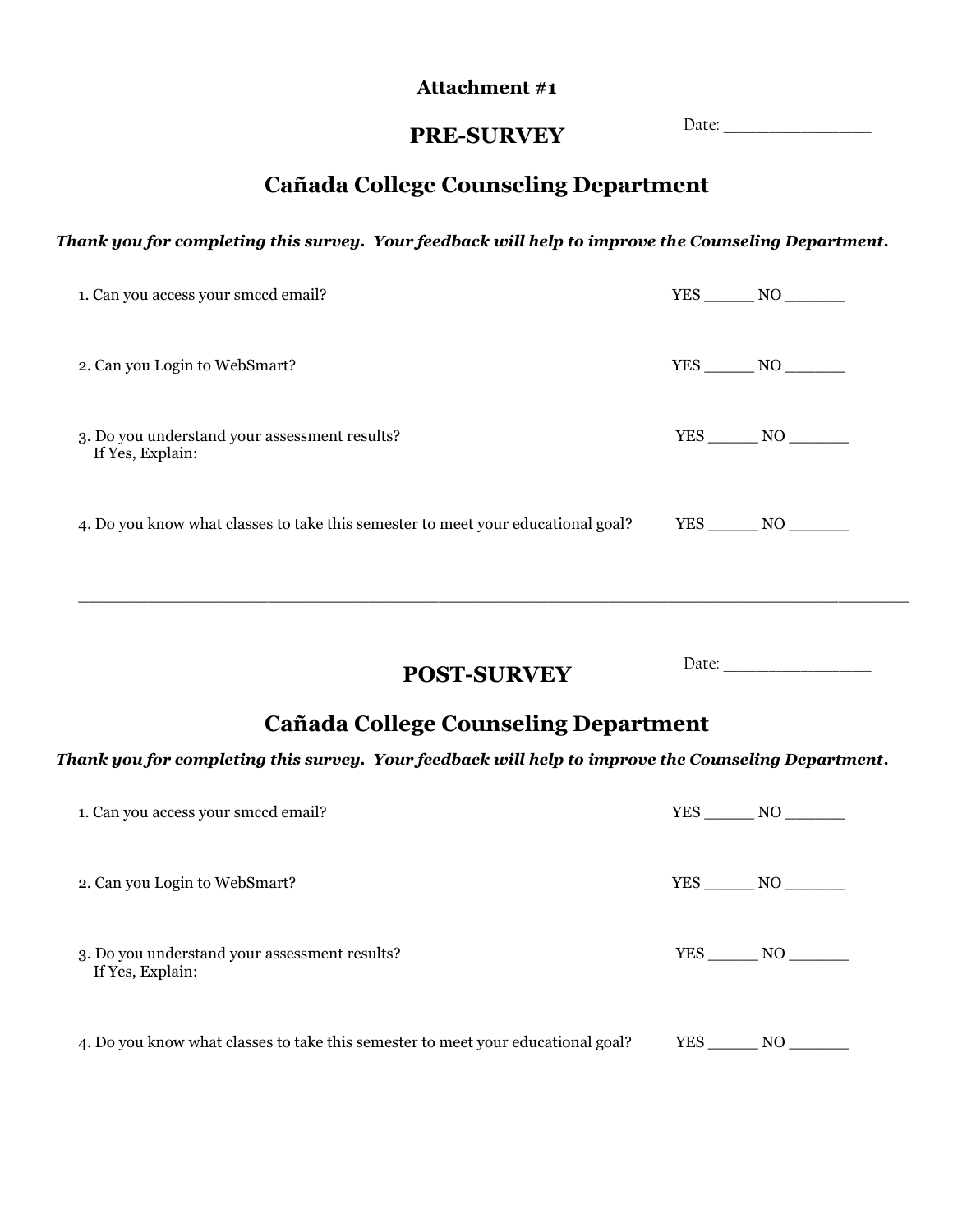

### **Attachment #2**

| Counselor                                               | <b>Brief Description of Counselor Activities for these Assignments</b>                                                                                                                                                                                                                                                                                                                                                                                                                                                                                                                                                                                                                                                                                                                                                                                                                  |
|---------------------------------------------------------|-----------------------------------------------------------------------------------------------------------------------------------------------------------------------------------------------------------------------------------------------------------------------------------------------------------------------------------------------------------------------------------------------------------------------------------------------------------------------------------------------------------------------------------------------------------------------------------------------------------------------------------------------------------------------------------------------------------------------------------------------------------------------------------------------------------------------------------------------------------------------------------------|
| <b>Assignments</b>                                      |                                                                                                                                                                                                                                                                                                                                                                                                                                                                                                                                                                                                                                                                                                                                                                                                                                                                                         |
| 1. Athletes                                             | Work with the student-athletes to provide them with information on NCAA<br>transfer requirements; assure they have student educational plans (SEP) which<br>meet the eligibility requirements to participate in athletics                                                                                                                                                                                                                                                                                                                                                                                                                                                                                                                                                                                                                                                               |
| 2. Basic Skills/ESL                                     | Coordinate efforts with the basic skills faculty; participate in the Learning<br><b>Communities teach CRER courses</b>                                                                                                                                                                                                                                                                                                                                                                                                                                                                                                                                                                                                                                                                                                                                                                  |
| 3. Career<br><b>Advancement</b><br><b>Academy (CAA)</b> | *The CAA required the services of a counselor for three hours per week (or more)<br>to assist students through the program. In order to meet this need, we have been<br>required to take away counseling services for our general student population.                                                                                                                                                                                                                                                                                                                                                                                                                                                                                                                                                                                                                                   |
| 4. College for<br><b>Working Adults</b><br>(CWA)        | *As with the CAA program, the College for Working Adults needs counseling<br>services. We have again removed services for our general student population to<br>accommodate their needs. Current cohort: Interdisciplinary Studies. New cohort:<br>Health Sciences.                                                                                                                                                                                                                                                                                                                                                                                                                                                                                                                                                                                                                      |
| 5. CRER Courses                                         | Curriculum updates and development of new career and counseling courses;<br>Continue to collaborate with instructional faculty regarding curriculum<br>$\bullet$<br>integration for learning communities;<br>Maintain effective relationships with instructional divisions and faculty                                                                                                                                                                                                                                                                                                                                                                                                                                                                                                                                                                                                  |
| 6. E-Counseling                                         | For distance education students who do not come to campus, this service is<br>provided by one of our full-time counselors for three hours per week.                                                                                                                                                                                                                                                                                                                                                                                                                                                                                                                                                                                                                                                                                                                                     |
| 7. ESL                                                  | Special orientation and counseling services for ESL students have been requested.<br>The counselors have worked closely with the faculty to support them as time<br>permits.                                                                                                                                                                                                                                                                                                                                                                                                                                                                                                                                                                                                                                                                                                            |
| 8. Honors Transfer<br>Program (HTP)                     | *The Cañada College Honors Transfer Program (HTP) is now member of the UCL<br>Transfer Alliance Program (TAP) which provides all students with a new transfer<br>opportunity. One of the criteria for the TAP agreement is a demonstration of<br>having a fulltime counselor on board to provide academic, career, and transfer<br>counseling. For example, the counselor must meet with each student to develop an<br>HTP student educational plan (SEP) which requires the counselor to be<br>knowledgeable about the HTP graduation requirements, transfer agreements, and<br>collaborates with all student service programs on campus to ensure student<br>success. The counselor must also be well versed about Honors contracts/research<br>opportunities, HTP regulations, attend HTP conferences/events, and collaborate<br>with HTP instructional faculty on an ongoing basis. |
| 9. International<br><b>Students</b>                     | Currently, one of our full-time counselors provides services to the international<br>students. As we grow the program, the need for counselors for this student group<br>will increase.                                                                                                                                                                                                                                                                                                                                                                                                                                                                                                                                                                                                                                                                                                 |
| 10. STEM Center                                         | At certain times during the semester, the STEM Center relies on counselors to<br>assist students with their SEPs, etc.                                                                                                                                                                                                                                                                                                                                                                                                                                                                                                                                                                                                                                                                                                                                                                  |
| 11. Middle College<br><b>HS</b>                         | Several counselors provided services to these students to develop their SEPs. They<br>also assist the high school students on their plans to transfer to universities.                                                                                                                                                                                                                                                                                                                                                                                                                                                                                                                                                                                                                                                                                                                  |
| 12. Off-campus Sites<br>(e.g. Menlo Park,               | Particularly difficult areas to cover with limited resources are the off-site program<br>We have a presence at Menlo Park and EPAA with students who need counseling                                                                                                                                                                                                                                                                                                                                                                                                                                                                                                                                                                                                                                                                                                                    |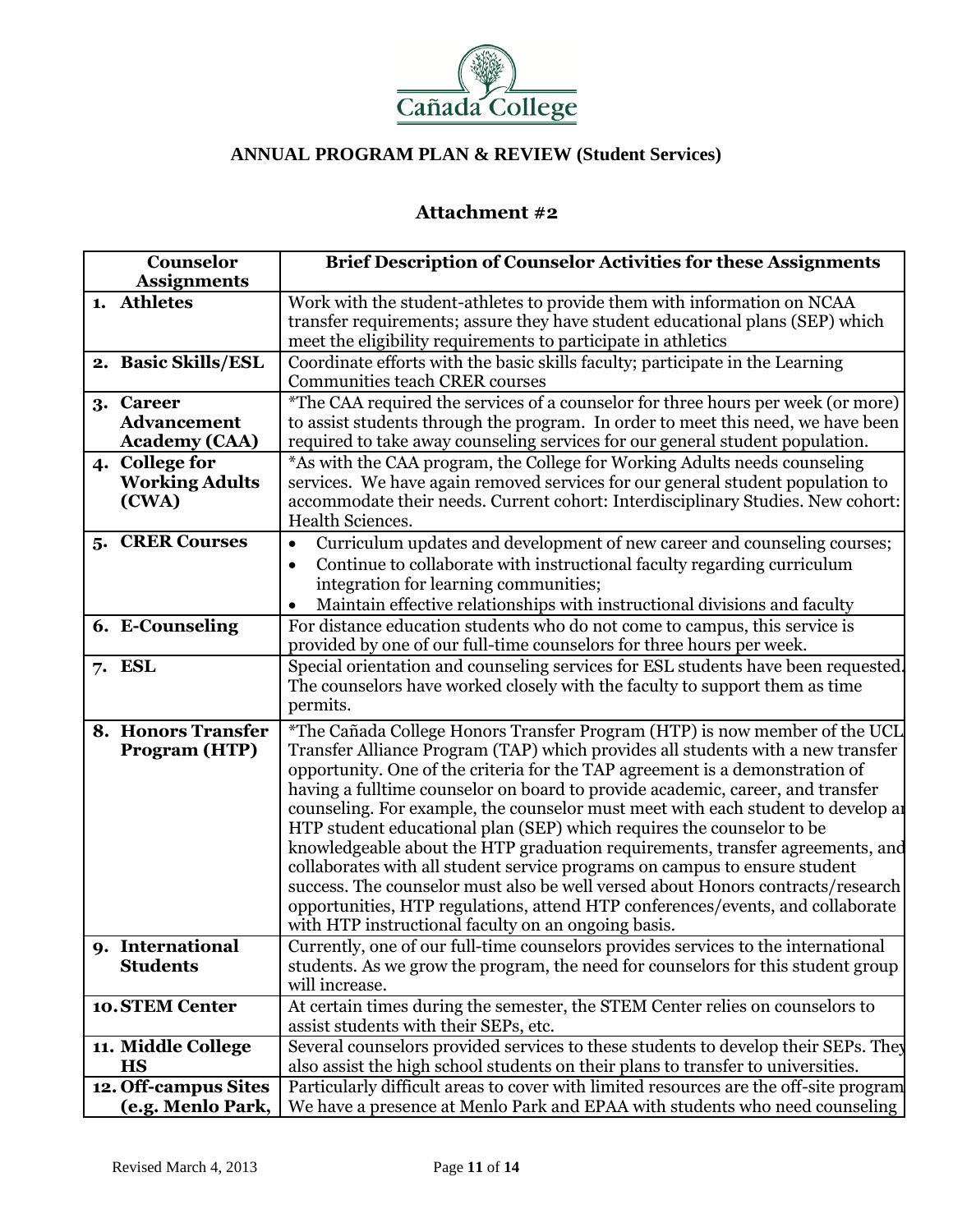

| EPAA)                   | services. We are setting up a system to send counselors to the sites on a regular    |
|-------------------------|--------------------------------------------------------------------------------------|
|                         | basis, although this does mean they spend over an hour on the road to get to the     |
|                         | site and back.                                                                       |
| 13. Orientation         | Orientation – currently the Counseling Department implemented in-person and          |
|                         | specialized sessions are required for a comprehensive program to include             |
|                         | international students, veterans, athletes, evening and ESL students, CAA, CBET,     |
|                         |                                                                                      |
|                         | CWA, VEAP.                                                                           |
| 14. Outreach/HS         | Outreach – more involvement by counselors with outreach activities including hig     |
| (on/off campus)         | school and community presentations to students and parents and college fairs.        |
| 15. Petitions           | Review petitions for prerequisites, substitutions, and subsequent follow up with     |
|                         | students regarding academic standing, graduation, etc.                               |
| 16. Program Review      | Counselors serve on several of the Program Review Teams for Student Services         |
| and Planning            | which include Teams #2 Assessment, Orientation and Registration; #3 Articulatio      |
|                         | and Transfer; and #5 Counseling and Career.                                          |
| 17. Probation/          | Provide intentional counseling support and intervention with students who have       |
| <b>Dismissal Follow</b> |                                                                                      |
|                         | been dismissed or on probation.                                                      |
| up                      |                                                                                      |
| 18. Service             | Appropriate and timely referrals to community agencies for services including        |
| <b>Referrals</b>        | childcare, housing, internships, employment, etc.                                    |
| 19. Shared              | Counselor representation within all shared governance committees.                    |
| Governance              |                                                                                      |
| <b>Student</b><br>20.   | *Student Success Program – The comprehensive nature of the program requires          |
| <b>Success (Early</b>   | the college to fund a fulltime tenure-track general counselor to oversee the studen  |
| Alert)                  | success program's various components, in addition to providing academic, career      |
|                         | and personal counseling services to our entire student population. For example,      |
|                         | the counselor must work with the department, consult with faculty, staff and         |
|                         | administrators from English, English as a Second Language, reading and math          |
|                         | departments to determine appropriate placements, facilitate research and             |
|                         |                                                                                      |
|                         | validation of the assessment instruments and support the student appeals process     |
|                         | This is an area where we need to expand our services based on effective practices    |
|                         | (and many of the items included in the college's educational master plan).           |
| 21. Transfer            | As part of its transfer services mission, Cañada College has established formal      |
|                         | articulation agreements and a transfer admission agreement/guarantee                 |
|                         | (TAA/TAG) program with select colleges and universities. Successful transfer         |
|                         | requires careful planning and course selection based on students transfer goals      |
|                         | (i.e., UC/CSU, private/independent, out of state, international).                    |
| 22. Veterans            | Provide the support needed to assist veterans transitioning from military to civilia |
|                         | life and to encourage their success in college.                                      |
| 23. Workshops &         | Classroom presentations and transfer, career, and educational workshops. Many        |
| <b>Classroom</b>        | requests are made by faculty and students for presentations on specialized topics.   |
| <b>Presentations</b>    |                                                                                      |
|                         |                                                                                      |
| 24. Financial Aid       | Provide counseling assistance to students who are receiving financial aid i.e.       |
|                         | financial aid appeals.                                                               |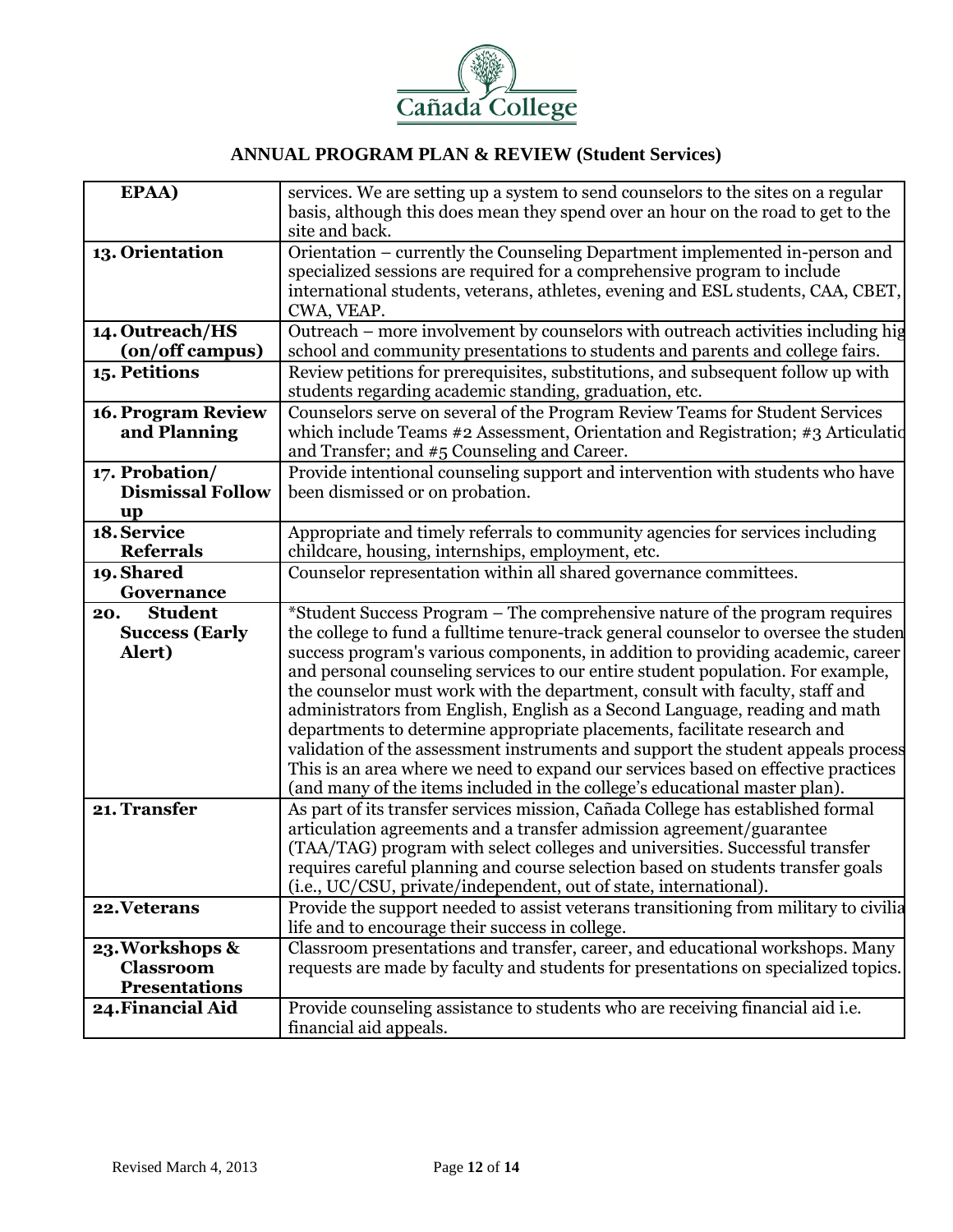



#### **ANNUAL PROGRAM PLAN & REVIEW (Student Services)**

#### CAÑADA COLLEGE COUNSELING CENTER APPTS & DROP INS- 11,083 STUDENTS SERVED March 2012 to February 2013

|               |                |          | Monday Tuesday Wednesday Thursday |          |              |                         |                | Friday Saturday TOTAL MONTH TOTAL |
|---------------|----------------|----------|-----------------------------------|----------|--------------|-------------------------|----------------|-----------------------------------|
| $Mar-12$      |                |          |                                   | 29       | 8            |                         | 37             |                                   |
|               | 27             | 48       | 36                                | 34       | $\bf{0}$     |                         | 145            |                                   |
|               | 34             | 49       | 39                                | 37       | 14           |                         | 173            |                                   |
|               | 25             | 58       | 46                                | 36       | 11           |                         | 176            |                                   |
|               | 31             | 53       | 39                                | 52       | 21           |                         | 196            |                                   |
| <b>Total:</b> | 117            | 208      | 160                               | 188      | 54           | $\mathbf{0}$            | 727            | 727                               |
| Apr-12        | $\bf{O}$       | $\bf{0}$ | $\bf{O}$                          | $\bf{O}$ | $\bf{0}$     |                         | $\Omega$       |                                   |
|               | 31             | 43       | 62                                | 61       | 19           | 3                       | 219            |                                   |
|               | 32             | 90       | 66                                | 58       | 43           |                         | 289            |                                   |
|               | 55             | 51       | 51                                | 53       | 25           |                         | 235            |                                   |
|               | 64             |          |                                   |          |              |                         | 64             |                                   |
| <b>Total:</b> | 182            | 184      | 179                               | 172      | 87           | $\overline{\mathbf{3}}$ | 807            | 807                               |
| $May-12$      |                | 52       | 60                                | 56       | 23           |                         | 191            |                                   |
|               | 48             | 60       | 57                                | 54       | 32           |                         | 251            |                                   |
|               | 80             | 70       | 83                                | 41       | 15           |                         | 289            |                                   |
|               | 53             | 55       | 89                                | 71       | 31           |                         | 299            |                                   |
|               | $\bf{O}$       | 33       | 55                                | 40       |              |                         | 128            |                                   |
| <b>Total:</b> | 181            | 270      | 344                               | 262      | 101          | $\mathbf{O}$            | 1158           | 1158                              |
| $Jun-12$      |                |          |                                   |          | 0            |                         | $\bf{0}$       |                                   |
|               | 27             | 31       | 50                                | 26       | 0            |                         | 134            |                                   |
|               | 56             | 39       | 28                                | 26       | $\bf{0}$     |                         | 149            |                                   |
|               | 104            | 63       | 66                                | 24       | $\bf{O}$     |                         | 257            |                                   |
|               | 28             | 64       | 31                                | 24       | $\bf{O}$     |                         | 147            |                                   |
| <b>Total:</b> | 215            | 197      | 175                               | 100      | $\mathbf{O}$ | $\mathbf{O}$            | 687            | 687                               |
| $Jul-12$      | $\overline{2}$ | $\bf{0}$ | $\bf{O}$                          | $\bf{O}$ | $\bf{O}$     |                         | $\overline{2}$ |                                   |
|               | 36             | 33       | 45                                | 25       | $\bf{O}$     |                         | 139            |                                   |
|               | 30             | 26       | 30                                | 30       | $\bf{O}$     |                         | 116            |                                   |
|               | 39             | 32       | 67                                | 38       | $\bf{O}$     |                         | 176            |                                   |
|               | 42             | 38       |                                   |          |              |                         | 80             |                                   |
| Total:        | 149            | 129      | 142                               | 93       | $\mathbf 0$  | $\bf{0}$                | 513            | 513                               |
| Aug-12        |                |          | 40                                | 41       | $\bf{O}$     |                         | 81             |                                   |
|               | 36             | 37       | 65                                | 36       | 23           |                         | 197            |                                   |
|               | 52             | 73       | 74                                | 61       | 35           |                         | 295            |                                   |
|               | 110            | 134      | 92                                | 81       | 23           |                         | 440            |                                   |